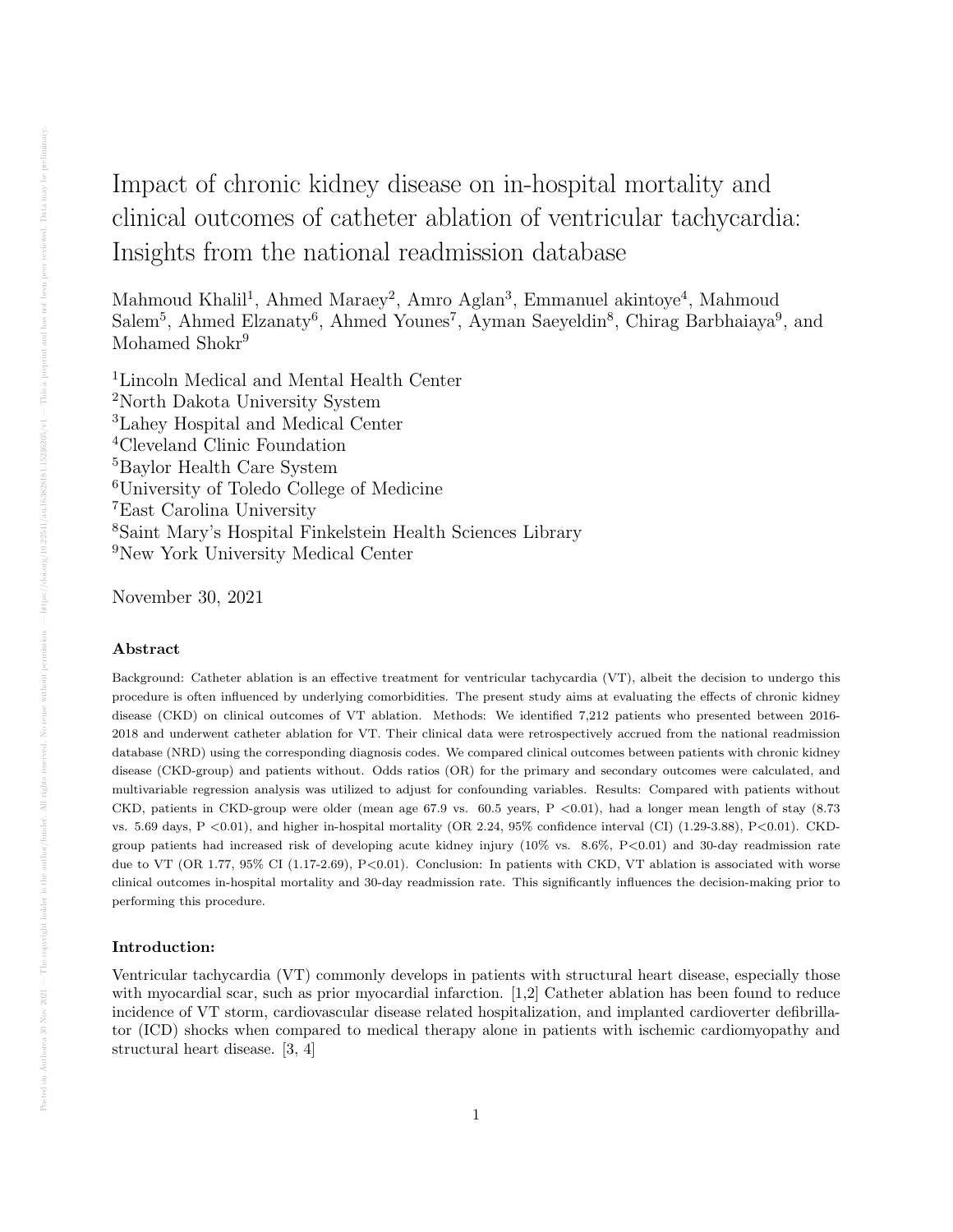Adverse events related to VT ablation include tamponade, stroke, and acute myocardial infarction. [5] chronic kidney disease (CKD) is associated with an increased incidence of adverse events in cardiovascular procedures such as percutaneous coronary interventions [6]. The aim of our study is to evaluate the impact of CKD on in-hospital mortality and clinical outcomes of VT ablation.

#### Methods:

#### Data source

This is a retrospective cohort study using the Agency for Healthcare Research and Quality's Healthcare Cost and Utilization Project (HCUP) Nationwide Readmission Database (NRD) for the years 2016-2018. The NRD is a large, publicly available all-payer inpatient health care readmission database in the United States. The NRD is drawn from HCUP State Inpatient Databases (SID) containing verified patient linkage numbers that can be used to track a person across hospitals within a State, while adhering to strict privacy guidelines. National estimates were produced using sampling weights provided by the sponsor. All values presented are weighted estimates.

#### Study population:

Our study population was patients with a primary diagnosis of ventricular tachycardia who underwent catheter ablation. ICD 10 codes (025K3ZZ, 025L3ZZ, 025M3ZZ, 02583ZZ). Patients were excluded if they were younger than 18, had a primary insurance other than Medicare, Medicaid, private insurance, or selfpay. We excluded patients having a secondary diagnosis of paroxysmal supraventricular tachycardia, atrial fibrillation, atrial flutter, ventricular premature beats, pre-excitation syndrome, AV nodal tachycardia, and atrial tachycardia. Also, to avoid inclusions of patients undergoing ablation of the AV junction, we excluded patients with diagnostic or procedural codes indicating prior or current implantation of a pacemaker. December discharges and patients who died in index admission were excluded on evaluating 30 days readmission outcomes. Patient characteristics included age, gender, median household income and primary insurance. Hospital characteristics included hospital bed size and teaching status.

In accordance with the HCUP data use agreement, we excluded any variable containing a small number of observations ([?]10) that could pose risk of person identification or data privacy violation. This approach for identification of admissions with AF and catheter ablation has been previously described and used by other investigators [3]

## Study outcomes:

Primary outcome was in-hospital mortality. This variable was directly coded in NRD.

Secondary outcomes were length of stay, total charges, acute kidney injury, iatrogenic cardiac complication, post procedure bleeding, cardiac tamponade, hemopericardium, stroke, acute myocardial infarction, and readmission with a primary diagnosis of ventricular tachycardia within 30 days. Length of stay and total hospital charges were directly coded in NRD. Index admission was defined as the first admission with the primary diagnosis of ventricular tachycardia without prior admission in 30 days period. A readmission was defined as any readmission within 30 days of the index admission.

#### Statistical analysis:

Data Analysis was performed using STATA 17 (STATA CORP College Station, Texas). Continuous variables were compared using Student t-test and categorical variables were compared using Chi-square test. Univariate regression analysis was used to calculate unadjusted odds ratio (OR) for the primary and secondary outcomes. A multivariate regression analysis was used to adjust for confounders; age, sex, median income, primary insurance, hospital bed size, hospital teaching status and chronic comorbidities such as Hypertension, Diabetes Mellitus, Congestive heart failure, Valvular heart disease, Peripheral vascular disease, Chronic lung disease, Obesity, Peptic ulcer disease, Coagulopathy, Liver disease, Solid tumor, deficiency anemia, Sarcoidosis, , Dementia, History of myocardial infarction, history of percutaneous coronary intervention (PCI) and history of coronary artery bypass graft (CABG). Logistic regression was used for dichotomous outcomes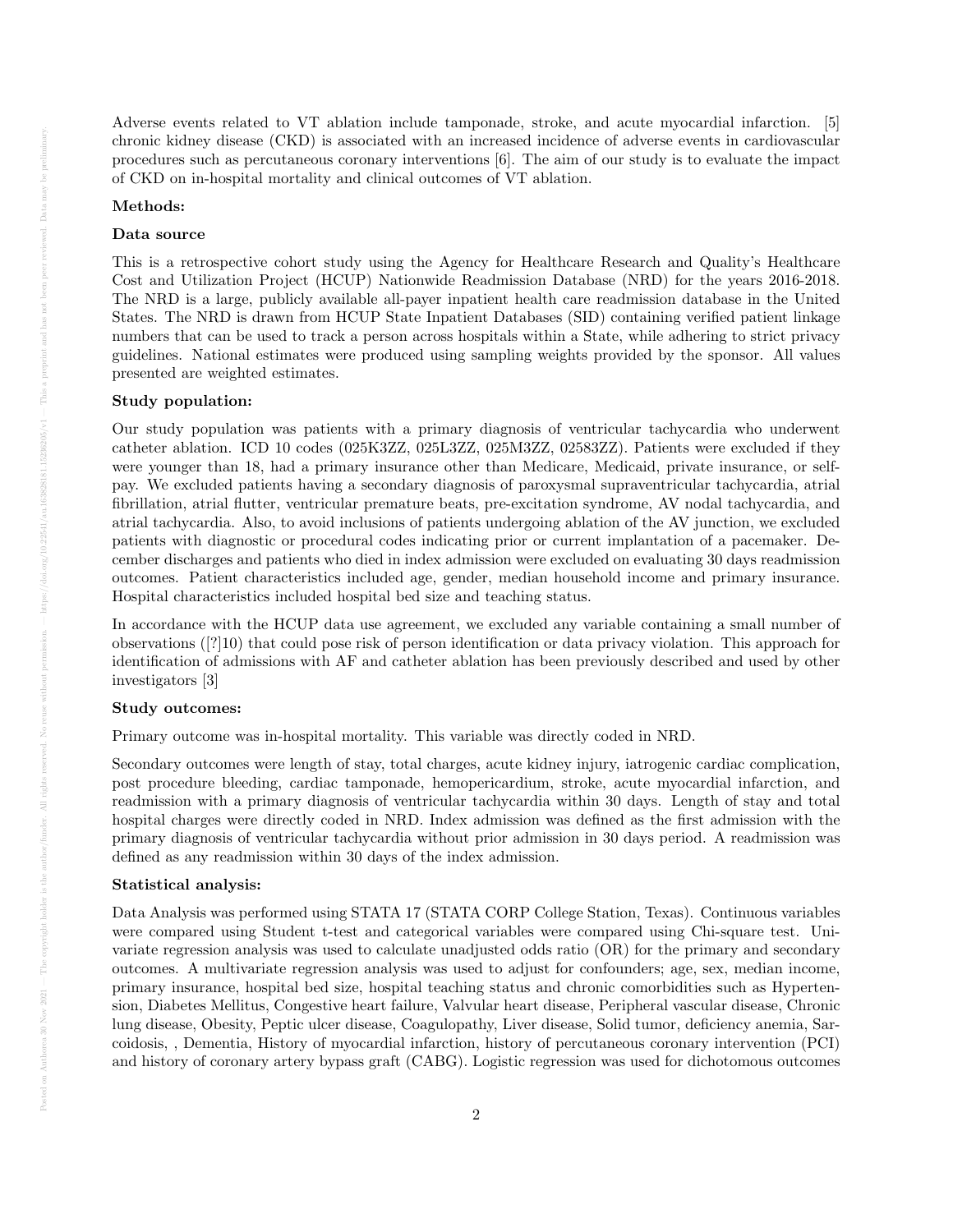and linear regression was used for continuous outcomes. All P-values were 2-sided, with 0.05 as threshold for statistical significance.

ICD 10 codes used in our analysis are included in supplementary table 1

#### Results:

#### Patient characteristics

From 107 million discharges included in NRD 2016-2018, we identified a total of 7212 patients who presented with ventricular tachycardia and had catheter ablation. Baseline characteristics were stratified according to presence or absence of chronic kidney disease. 1679 patients had CKD and 5533 did not.

Mean age was higher in CKD group with 67.9 ( $\pm$ 11.09) and 60.5 ( $\pm$ 14.56) in non-CKD group. Female sex constituted 12% in patients with CKD and 21% in those without. CKD group was associated with Charlson comorbidity index score of 3 or more (98% vs 41%), congestive heart failure (92% vs 71%), history of MI  $(40\% \text{ vs } 32\%)$ , history of PCI  $(28\% \text{ vs } 21\%)$ , history of CABG  $(31\% \text{ vs } 18\%)$ , diabetes mellitus  $(46\% \text{ vs } 18\%)$ 26%), and dyslipidemia (56% vs 49%). Other patient and hospital characteristics were not different between the two groups (Table 1).

#### Outcomes

From a total cohort of 7212 hospitalizations with a primary diagnosis of ventricular and underwent catheter ablation, a total of 232 (3.2%) patients had in-hospital mortality; 113 patients had CKD and 119 did not have CKD. CKD was associated with increased odds of mortality. Adjusted OR was 2.24, 95% CI (1.29-3.88), p<0.01.

From 292 readmissions carried a primary diagnosis of ventricular tachycardia, 88 of which were patients with CKD on index admission. CKD on index admission was not associated with increased risk of 30-day readmission due to ventricular tachycardia. Adjusted OR was 1.35, 95% CI (0.78-2.31), P= 0.27.

In terms of acute kidney injury 1348 had acute kidney injury of whom 726 patients had baseline CKD. Presence of CKD was associated with increased risk of acute kidney injury in adjusted multivariate regression model. Adjusted OR was 3.69 95% CI (2.87-4.74), P<0.01.

Mean length of stay in our cohort was 6.40 days. Mean length of stay in patients without and with CKD was 5.69 and 8.73 days, respectively. After adjustment, patients with CKD had increased mean length of stay of 1.58 days and the difference was statistically significant,  $P<0.01$ . (Table 2)

Mean hospital charges in our cohort was 188014 USD. Mean hospital charges in patients without and with CKD was 176249 USD and 226796 USD, respectively. After adjustment, there was a mean difference of 27599 USD and the difference was statistically significant,  $P=0.012$ . (Table 2)

# Subgroup analysis:

Subgroup analysis was done based on CKD stages; III, IV, V, and ESRD. CKD stages I and II were excluded from subgroup analysis due to low number of observations. CKD stage IV was associated with increased odds of mortality in adjusted multivariate regression model. Adjusted OR was 4.48 95% CI 1.79 – 11.2, P<0.01. CKD stages III, IV, and V were associated with increased odds of acute kidney injury with adjusted multivariate regression model Adjusted OR were  $3.7$  (95% CI  $2.7 - 5.1$ , P $< 0.01$ ), 5.5 (95% CI  $3.1 - 9.7$ , P<0.01), 25.7 (95% CI 2.6 – 246, P=0.005), respectively. (Table 3)

CKD stages III, IV, V and ESRD were associated with statistically significant increase in mean length of stay by 1.37 (P<0.01), 2.99 (P<0.01), 19.27 (P<0.01) and 6.01 (P<0.01) days, respectively. CKD stage V and ESRD were associated with statistically significant increase in mean total hospital charges by 343797 USD ( $P=0.020$ ) and 150610 USD ( $P=0.040$ ), respectively. (Table 3).

#### Discussion: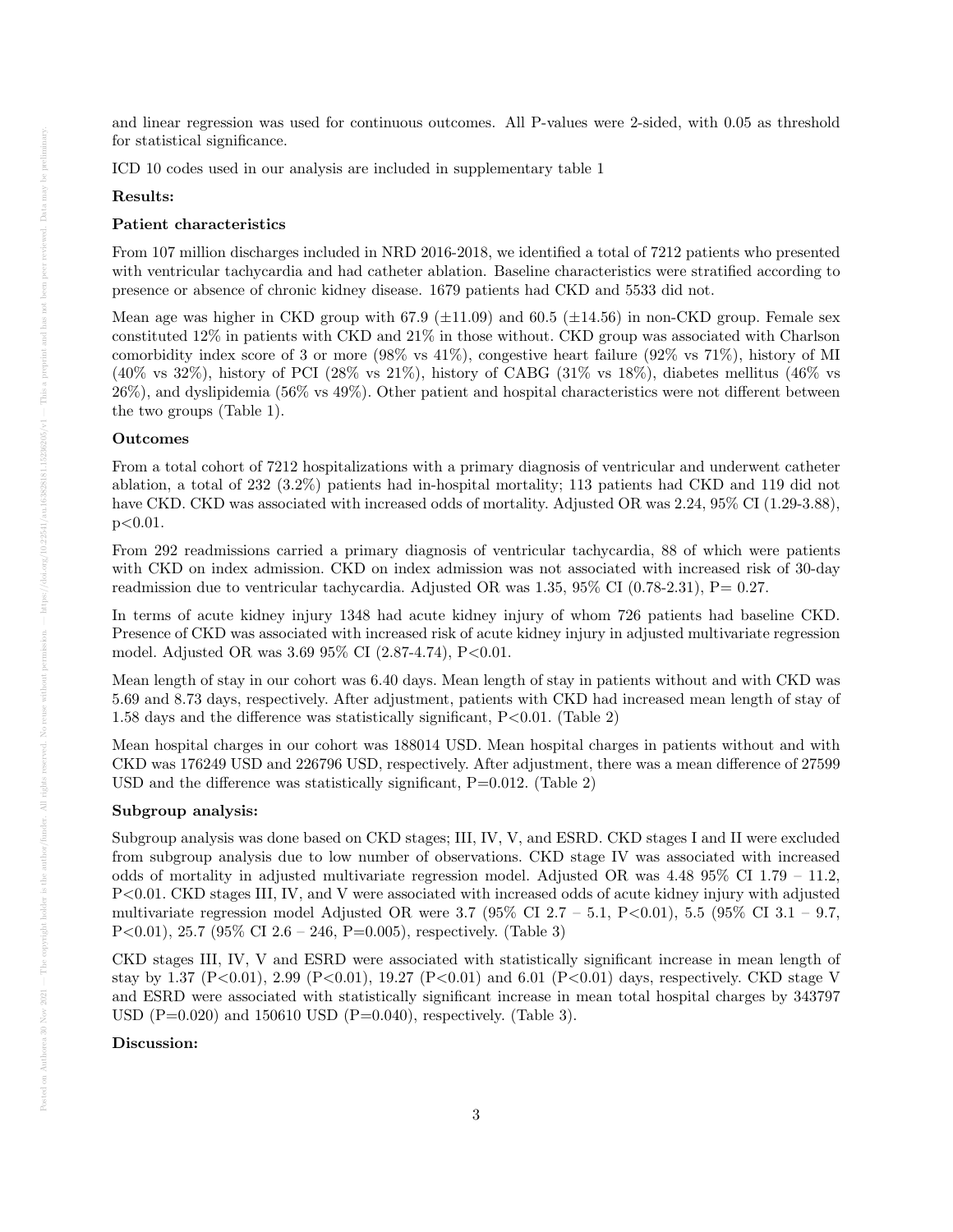Over the last decade, the utilization rate of catheter ablation (CA) has steadily increased as an important therapy for ventricular tachycardia (VT). [7] Despite significant advancements in electroanatomic mapping systems and imaging technologies, VT ablation is still associated with a risk of significant complications. A decision to perform the procedure includes balancing those risks against potential benefits. [8] Typically, patients with VT have complex underlying comorbidities that contribute to morbidity and mortality following the ablation procedure. [9] Previous clinical trials have been conducted to assess the efficacy and safety of VT ablation. [10] However, many of these studies have excluded specific populations, such as those with renal dysfunction. [11] Our study aims to fill this gap by addressing the association of chronic kidney disease (CKD) with in-hospital mortality and complications following VT ablation using a real-world large administrative database. Proper understanding of the risks of VT ablation in this population will have significant clinical implications on CKD patients with VT, by identifying therapeutic strategies that can improve survival and by guiding patient counseling.

In-hospital mortality has been widely used in the literature as an important outcome measure for invasive cardiology procedures. In this multi-center registry, in-hospital mortality was our primary outcome, and it occurred in 3.2% of VT patients undergoing CA, higher than the mortality rates reported in previous similar studies. A retrospective study from National Inpatient Sample (NIS) database (2006-2013), have revealed a 2.8% in-hospital mortality rate among 25,451 patients undergoing VT ablation. [5] The higher mortality rate in recent years could be due to the increased number of patients with a higher burden of comorbidities undergoing VT ablation or due to a rising number of low-volume centers performing VT ablation with decreased access to equipment and personnel. [7] Our study adds to the current literature by highlighting the association between in-hospital mortality and CKD status  $(OR=2.24; 95\% \text{ CI: } 1.29-3.88, \text{ p=0.004}),$ particularly CKD stage IV ( $OR=4.48$  95% CI 1.79 – 11.2, p $<0.01$ ). These findings are comparable with Palanismawy et al. who reported a similar association between CKD and in-hospital mortality following CA  $(OR=2.15; 95\% \text{ CI}: 1.12-4.14, p=0.022)$ , among 81,539 patients with postinfarct VT identified through NIS. [7]

Thirty-day readmission is another important indicator for the success of the VT ablation procedure in highrisk patients. [12] According to Sharma et al, who used NRD data from 2010 to 2014, 1 in 6 patients was readmitted within 30 days after undergoing VT ablation. The most common cause of 30-day readmission after the index hospitalization for VT ablation was ventricular arrhythmia (39.51%) followed by acute congestive heart failure (11.83%). Moreover, they investigated the different predictors of 30-day readmission and found a significant association with CKD (OR=1.3;  $95\%$  CI: 1.1-1.6, p=0.01). [3] Our study using the same database from 2016 to 2018 did not find a statistically significant association between CKD status and 30-day readmission rates due to ventricular arrhythmia after adjusting for confounders (OR=1.35; 95% CI:  $0.78-2.31$ ,  $p=0.27$ ).

Given the complexity of VT catheter ablation procedure and the high comorbidity burden among patients undergoing this procedure, the length of stay and the hospital costs hospitalizations following the procedure are significant. [13] A study conducted by Cheung et al reported a median length of stay of the index admission of 4.3 days, while the mean length of stay in our study was 6.4 days (8.73 in CKD patients). [12] Moreover, we found that the mean hospital charges in CKD patients undergoing VT ablation were 226,796 USD, compared with 176,249 USD in patients without CKD. These associations were most significant in patients with CKD stage V. This remarkable difference in length of stay and hospital costs could have important implications on resource allocation in hospitals performing VT ablation.

The association between CKD and worse outcomes in patients undergoing VT ablation is complex and could be related to structural cardiac abnormalities caused by CKD, in addition to several triggers in this population. Firstly, CKD leads to progressive coronary calcification and coronary artery disease, which is considered the most common etiology of VT in these patients also CKD can make intra-op volume management more challenging, thus CKD may be related to less complete ablation. [14] CKD patients are also at risk for QTc-prolongation due to impairment of cardiac repolarization mechanisms. [15] In addition, CKD patients undergoing hemodialysis are affected by electrolyte shifts, such as sudden potassium and calcium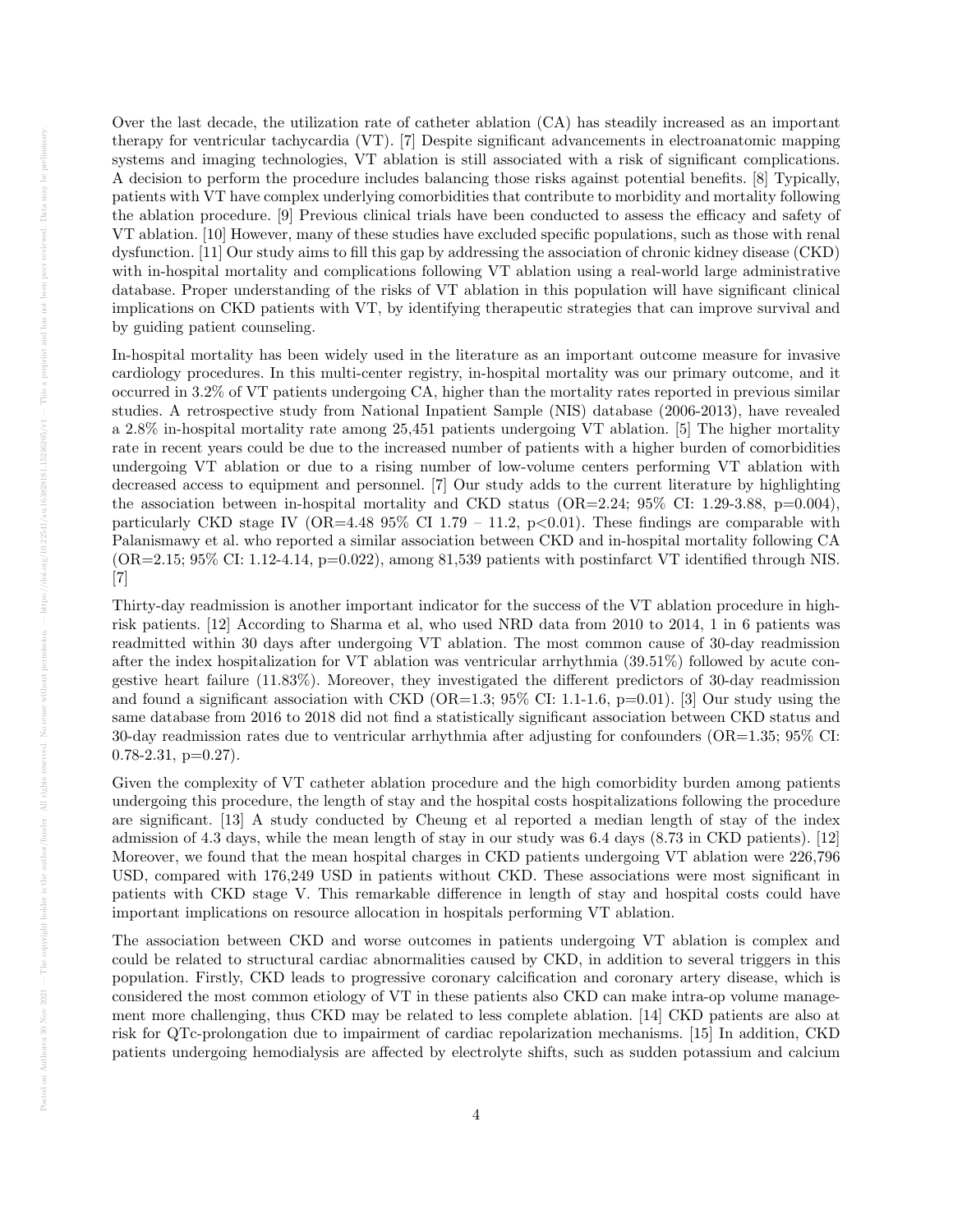shifts, leading to a mechanical and electrical imbalance in the cardiac myocytes. [16] Other underlying mechanisms for this imbalance could be attributed to oxidative stress, increased levels, and the accumulation of several cardiotoxic substances such as homocysteine b2-microglobulin, and parathyroid hormone [17] The present study contributes to a better understanding of this high-risk subgroup of patients undergoing VT ablation. Development of a nationally valid risk stratification model and improving post-hospital care have the potential to offset some of the risks inherent to ablating VT in CKD patients.

# Limitations

Studies based on an administrative database, such as the NRD, have inherent limitations. Firstly, there is a risk of error secondary to variations in coding practices. Additionally, data solely related to 30-day readmissions after an index hospitalization is the available information pertaining to the longitudinal followup of patients, information related to race and ethnicity, and individual operator and procedure level are not available in the NRD. Lastly, the NRD does not include out-of-hospital deaths or emergency room mortality. Other factors that can affect a patient's prognosis, like drugs are not included in the database as well. The large sample size included in our study can partially offset some of these limitations, and the real-world clinical experience can add to the currently existing literature.

#### Conclusion

VT ablation in patients with CKD results in increased incidence of adverse clinical events such as greater in-hospital mortality and acute kidney injury, in addition to increased length of stay and higher hospital charges. CKD IV and III had higher hospital mortality and 30-day readmission rate, respectively compared with other CKD stages. Understanding risk of VT ablation in patients with different stages of CKD will inform discussions of risks and benefits of of patients with CKD being considered for catheter ablation of VT.

#### References

1. Kuriachan, V.P., G.L. Sumner, and L.B. Mitchell, Sudden Cardiac Death. Current Problems in Cardiology, 2015. 40 (4): p. 133-200.

2. de Bakker, J.M., et al., Slow conduction in the infarcted human heart. 'Zigzag' course of activation. Circulation, 1993.88 (3): p. 915-26.

3. Sharma, P., et al., Short-term outcomes associated with inpatient ventricular tachycardia catheter ablation. Pacing Clin Electrophysiol, 2020. 43 (5): p. 444-455.

4. Maskoun, W., et al., Outcome of catheter ablation for ventricular tachycardia in patients with ischemic cardiomyopathy: A systematic review and meta-analysis of randomized clinical trials. Int J Cardiol, 2018. 267 : p. 107-113.

5. Gunda, S., et al., Risk score model for predicting complications in patients undergoing ventricular tachycardia ablation: insights from the National Inpatient Sample database. Europace, 2019.21 (3): p. 475-483.

6. Bloom JE, Dinh DT, Noaman S, et al. Adverse impact of chronic kidney disease on clinical outcomes following percutaneous coronary intervention. Catheter Cardiovasc Interv. 2020;1–9.https://doi.org/10.1002/ccd. 29436 ).

7. Palaniswamy, C., et al., Catheter ablation of postinfarction ventricular tachycardia: ten-year trends in utilization, in-hospital complications, and in-hospital mortality in the United States. Heart Rhythm, 2014. 11 (11): p. 2056-63.

8. Campbell, T., et al., Updates in Ventricular Tachycardia Ablation. Korean Circ J, 2021. 51 (1): p. 15-42.

9. Cronin, E.M., et al., 2019 HRS/EHRA/APHRS/LAHRS expert consensus statement on catheter ablation of ventricular arrhythmias.Europace, 2019. 21 (8): p. 1143-1144.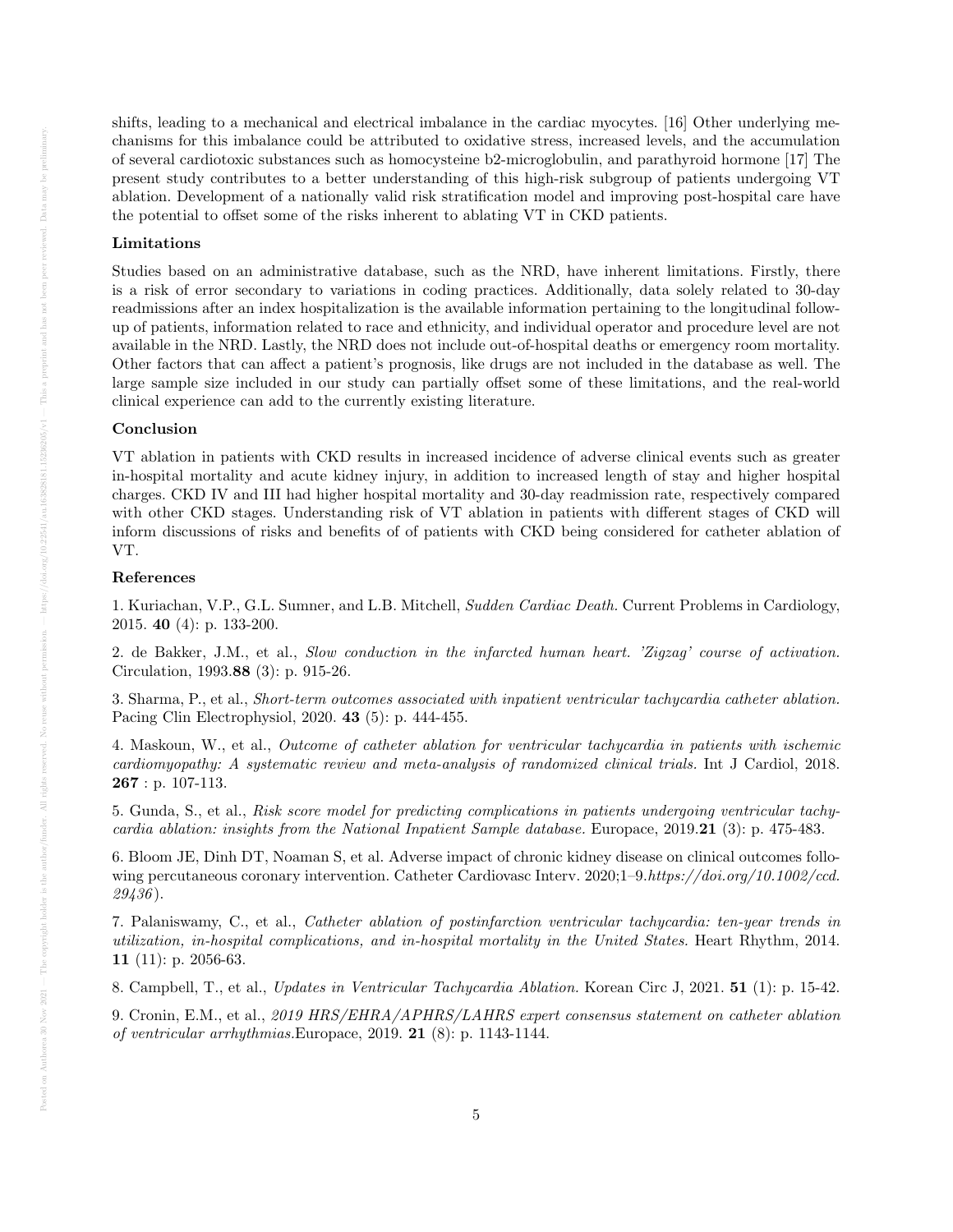10. Pothineni, N.V., et al., Complication rates of ventricular tachycardia ablation: Comparison of safety outcomes derived from administrative databases and clinical trials. Int J Cardiol, 2015.201 : p. 529-31.

11. Maini, R., et al., Persistent Underrepresentation of Kidney Disease in Randomized, Controlled Trials of Cardiovascular Disease in the Contemporary Era. J Am Soc Nephrol, 2018. 29 (12): p. 2782-2786.

12. Cheung, J.W., et al., Outcomes, Costs, and 30-Day Readmissions After Catheter Ablation of Myocardial Infarct-Associated Ventricular Tachycardia in the Real World: Nationwide Readmissions Database 2010 to 2015. Circ Arrhythm Electrophysiol, 2018. 11 (11): p. e006754.

13. Calkins, H., et al., Cost-effectiveness of catheter ablation in patients with ventricular tachycardia. Circulation, 2000.101 (3): p. 280-8.

14. Stompor, T., Coronary artery calcification in chronic kidney disease: An update. World J Cardiol, 2014. 6 (4): p. 115-29.

15. Liu, P., et al., Acquired long QT syndrome in chronic kidney disease patients. Ren Fail, 2020. 42 (1): p. 54-65.

16. Bonato, F.O.B. and M.E.F. Canziani, Ventricular arrhythmia in chronic kidney disease patients. J Bras Nefrol, 2017. 39 (2): p. 186-195.

17. Karmin O, Siow YL. Metabolic imbalance of homocysteine and hydrogen sulfide in kidney disease. Curr Med Chem. 2018;25(3):367–377..

#### Figure Legends:

Figure 1: baseline characteristics of study population

Figure 2: Forest Plot of main study outcomes.

Figure 3: central illustration of the study

Table 1: baseline characteristics of the study population

| Characteristics                               | Chronic kidney disease | Chronic kidney disease | P value       |
|-----------------------------------------------|------------------------|------------------------|---------------|
|                                               | Absent $(n=5533)$      | Present $(n=1679)$     |               |
| Female                                        | $1,185(21\%)$          | $205(12\%)$            | ${<}0.01$     |
| Mean Age in years (SD)                        | 60.5 $(\pm 0.7)$       | 67.9 $(\pm 0.8)$       | < 0.01        |
| Age category                                  |                        |                        |               |
| 18-45                                         | 738 (13%)              | $39(2\%)$              |               |
| $45 - 65$                                     | $2,297$ $(42\%)$       | 527 (31%)              |               |
| 65-90                                         | $2,485$ $(45\%)$       | $1,100(66\%)$          |               |
| > 90                                          | 13 $(<1\%)$            | 13 $(<1\%)$            |               |
| Smoking                                       | $70(1\%)$              | $24(1\%)$              | 0.76          |
| Charlson comorbidities index score            |                        |                        | < 0.01        |
| $\boldsymbol{0}$                              | 836 (15%)              | <11                    |               |
| 1                                             | 976 (18%)              | <11                    |               |
| $\mathbf{2}$                                  | $1,439$ $(26\%)$       | 31 $(2\%)$             | $?_{\iota}$ ? |
| 3                                             | $2,282$ $(41\%)$       | $1,648$ (98%)          |               |
| Median household income quartile for zip code |                        |                        | 0.013         |
| $0-25$ th percentile                          | 1,261(23%)             | 463 (28%)              |               |
| 26th to 50th percentile                       | $1,478$ $(27\%)$       | 474 (29%)              |               |
| 51st to 75th percentile                       | $1,442$ (26%)          | 364 (22\%)             |               |
| 76th to 100th percentile                      | $1,287$ $(24\%)$       | 359 (22%)              |               |
| Insurance                                     |                        |                        | < 0.01        |
| Medicare                                      | 2788 (50%)             | 1233 (74%)             |               |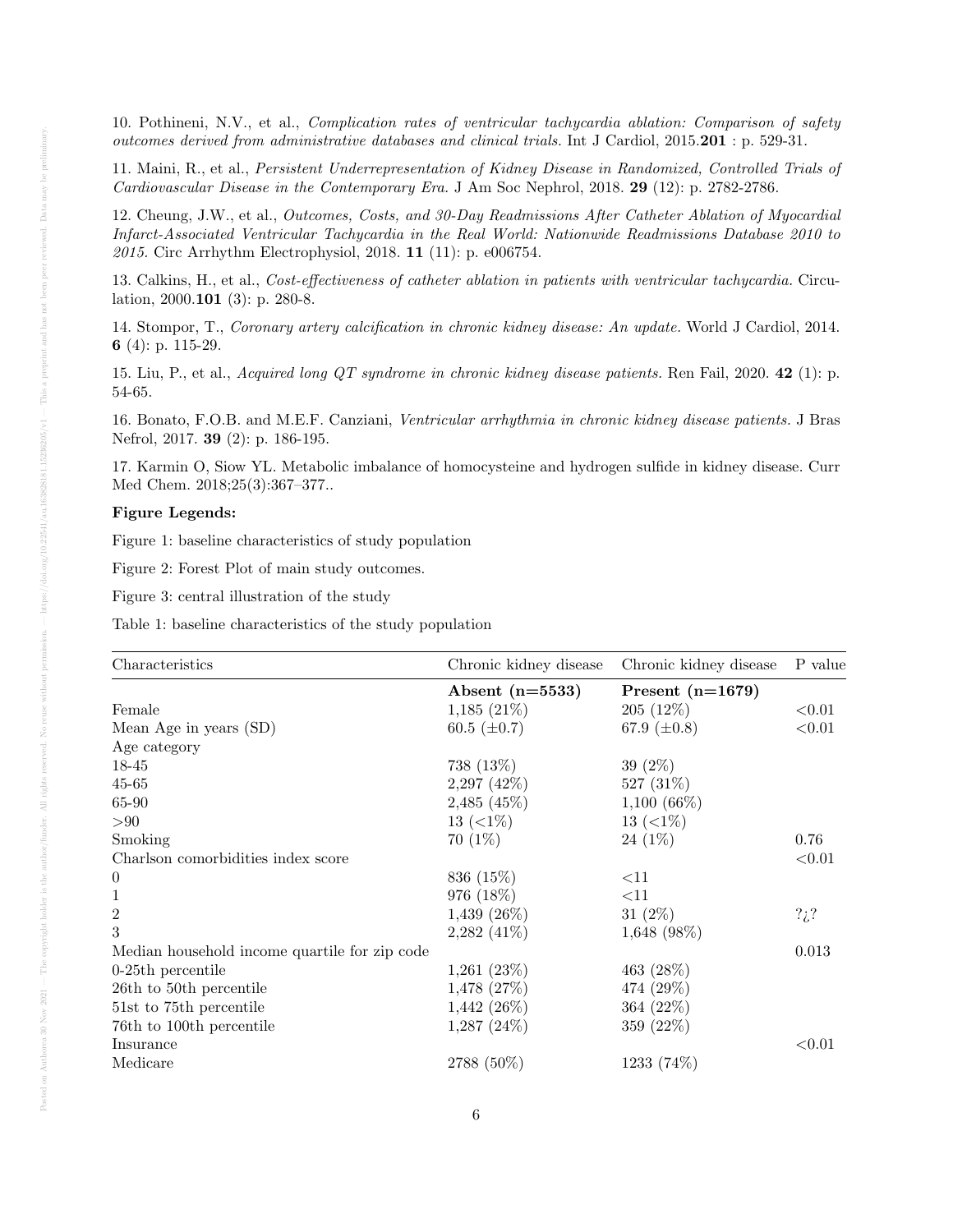| Characteristics                | Chronic kidney disease | Chronic kidney disease | P value     |
|--------------------------------|------------------------|------------------------|-------------|
| Medicaid                       | 468 (8%)               | 123 (7%)               |             |
| Private                        | 1,964 (36 $%$ )        | 257 (14%)              |             |
| Self-pay                       | 101 $(2\%)$            | $13(1\%)$              |             |
| Hospital bed size              |                        |                        | 0.38        |
| Small                          | 207 (4%)               | 64 (4%)                |             |
| Medium                         | $1,101(20\%)$          | 294 (17%)              |             |
| Large                          | $4,225$ (76%)          | 1,321 (79%)            |             |
| Teaching hospital              | 4,964 (90%)            | $1,530(91\%)$          | 0.22        |
| Comorbidities                  |                        |                        |             |
| Hypertension                   | 3,722(67%)             | $1,562$ (93%)          | < 0.01      |
| History of MI                  | $1,766$ $(32\%)$       | 675 (40%)              | < 0.01      |
| History of PCI                 | $1,179(21\%)$          | 475 (28%)              | $<\!\!0.01$ |
| History of CABG                | $1,013$ $(18\%)$       | 527 (31%)              | < 0.01      |
| Congestive heart failure       | $3,955(71\%)$          | $1,538$ (92%)          | < 0.01      |
| Valvular heart disease         | 786 (14%)              | 320 (19%)              | 0.004       |
| Peripheral vascular disease    | 2,908(53%)             | $1,175(70\%)$          | < 0.01      |
| Chronic lung disease           | $1,046$ (19%)          | 435 (26%)              | < 0.01      |
| obesity                        | $1,010(18\%)$          | 312 (19%)              | 0.84        |
| $d$ ementia                    | $34(1\%)$              | $27(2\%)$              | $0.008\,$   |
| Hypothyroidism                 | 687 (12%)              | 361 $(21\%)$           | < 0.01      |
| Coagulopathy                   | 286 (5%)               | 165 $(10\%)$           | < 0.01      |
| Solid tumor without metastasis | 53 $(1%)$              | $27(2\%)$              | 0.104       |
| Deficiency anemia              | 105(2%)                | 67 (4%)                | $0.001\,$   |
| Dyslipidemia                   | 2,695(49%)             | 942 (56%)              | 0.0005      |
| Diabetes                       | $1,454$ (26%)          | 774 (46%)              | < 0.01      |
| Liver disease                  | 163 $(3%)$             | 87 (5%)                | 0.001       |
| Sarcoidosis                    | 127 (21%)              | $25(1\%)$              | 0.14        |

+MI: myocardial infarction, ++PCI: percutaneous coronary intervention, §CABG: coronary artery bypass graft

# Table 2: study outcomes

| Outcome                                               | Chronic kidney disease | Chronic kidney disease      | P value   |
|-------------------------------------------------------|------------------------|-----------------------------|-----------|
|                                                       | Absent $(n=5533)$      | Present $(n=1679)$          |           |
| In-hospital mortality (n)                             | 119                    | 113                         | ${<}0.01$ |
| Adjusted odds ratio                                   | Reference              | 2.24, 95\% CI $(1.29-3.88)$ | < 0.01    |
| 30-day readmission due to Ventricular tachycardia (n) | 204                    | 88                          | < 0.01    |
| Adjusted odds ratio                                   |                        | 1.35, 95\% CI $(0.78-2.31)$ | 0.27      |
| Stroke and TIA $(n)$                                  | 14                     | <11                         | 0.25      |
| Adjusted odds ratio                                   | Reference              | $0.6595\%$ CI $(0.13-3.1)$  | 0.59      |
| Acute kidney injury (n)                               | 623                    | 726                         | < 0.01    |
| Adjusted odds ratio                                   | Reference              | 3.69 95% CI (2.87-4.74)     | < 0.01    |
| Access site bleeding $(n)$                            | 66                     | 31                          | 0.09      |
| Adjusted odds ratio                                   | Reference              | $0.9295\%$ CI $(0.46-1.85)$ | 0.82      |
| Iatrogenic cardiac complication (n)                   | 59                     | 13                          | 0.5       |
| Adjusted odds ratio                                   | Reference              | $0.695\%$ CI $(0.16-2.24)$  | 0.45      |
| Acute myocardial infarction (n)                       | 183                    | 82                          | 0.019     |
| Adjusted odds ratio                                   | Reference              | $1.0295\%$ CI $(0.64-1.63)$ | 0.91      |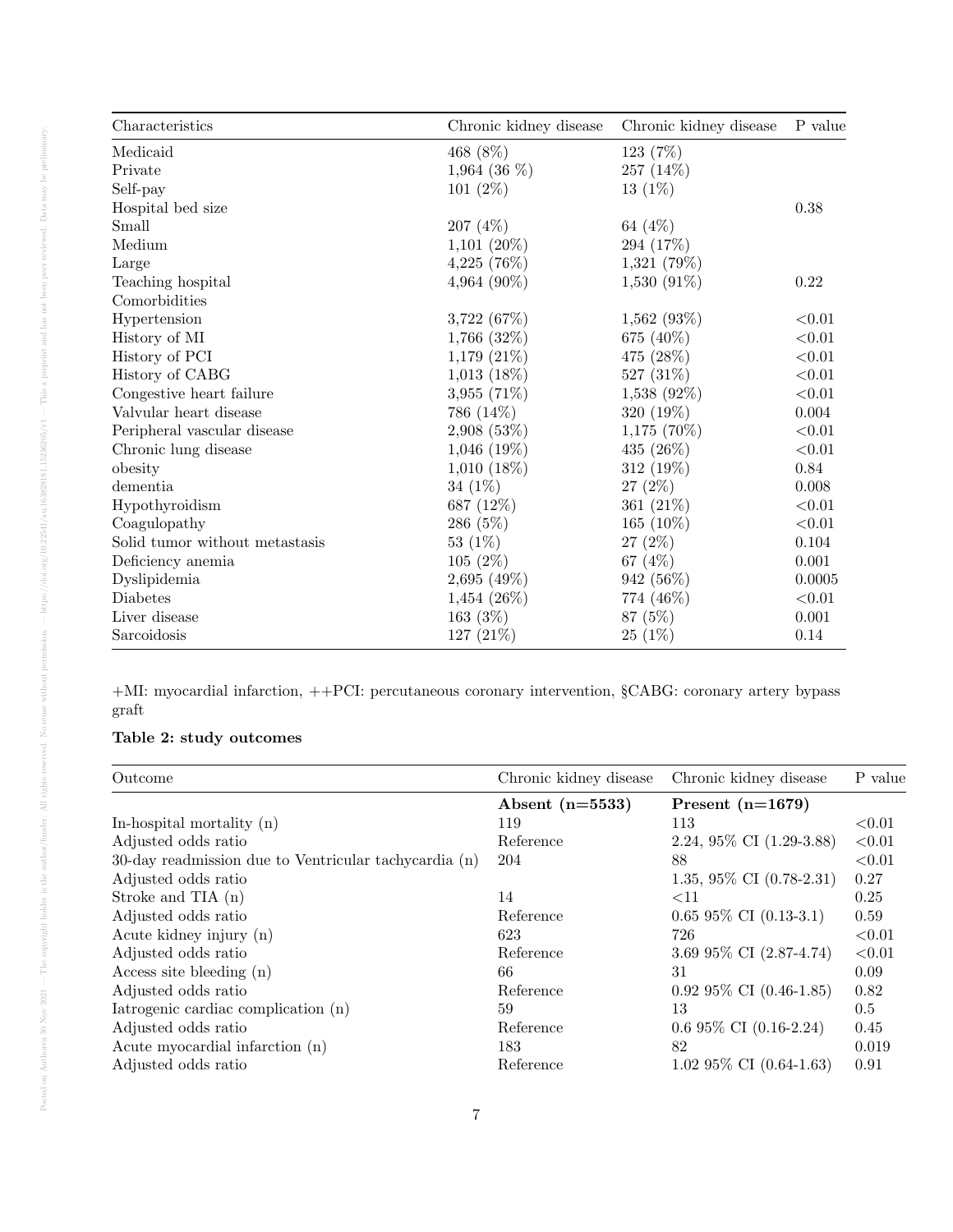| Outcome                                      | Chronic kidney disease Chronic kidney disease |                           | P value   |
|----------------------------------------------|-----------------------------------------------|---------------------------|-----------|
| Hemopericardium (n)                          | 21                                            | ${<}11$                   | 0.83      |
| Adjusted odds ratio                          | Reference                                     | 1.14 $95\%$ CI (0.17-7.3) | 0.88      |
| Mean length of stay (days)                   | 5.69                                          | 8.72                      | ${<}0.01$ |
| Adjusted mean difference (days)              |                                               | 1.58                      | ${<}0.01$ |
| Mean total charges (USD)                     | 176.249                                       | 226,796                   | ${<}0.01$ |
| Adjusted mean total charges difference (USD) |                                               | 27,599                    | 0.012     |

+ n: number, ++ TIA: transient ischemic attack, § CI: confidence interval

Table 3: subgroup analysis according to CKD stage and outcomes

| outcome                                               | CKD III                    | P value | CKD IV                     | $P_{V}$ |
|-------------------------------------------------------|----------------------------|---------|----------------------------|---------|
| In-hospital mortality                                 | 50                         |         | 15                         |         |
| Adjusted odds ratio                                   | 1.99 $95\%$ CI 0.99 - 4.01 | 0.052   | 4.48 95% CI 1.79 – 11.2    | - 0.00  |
| 30-day readmission due to Ventricular tachycardia (n) | -53                        |         | $<$ 11                     |         |
| Adjusted odds ratio                                   | 1.8 95% CI 0.9 – 3.6       | 0.08    | $0.7495\%$ CI $0.16 - 3.3$ | 0.7     |
| Acute kidney injury (n)                               | 338                        |         | 72                         |         |
| Adjusted odds ratio                                   | 3.7 95% CI 2.7 - 5.1       | < 0.01  | 5.5 95% CI 3.1 – 9.7       | < 0.    |
| Mean LOS (days)                                       | 8.75                       |         | 9.91                       |         |
| Adjusted mean LOS difference (days)                   | 1.37                       |         | 2.99                       |         |
| 95% CI                                                | $0.34 - 2.39$              | < 0.01  | $0.76 - 5.22$              | < 0.    |
| Mean Hospital charges (USD)                           | 218014                     |         | 227267                     |         |
| Adjusted mean hospital charges difference (USD)       | 6588                       |         | 34972                      |         |
| 95 % CI                                               | $-14738 - 27914$           | 0.545   | $-17562 - 87507$           | 0.19    |

+CKD: chronic kidney disease, ++ n: number, § ESRD: end stage renal disease,  $\P$ n: number, # CI: confidence interval